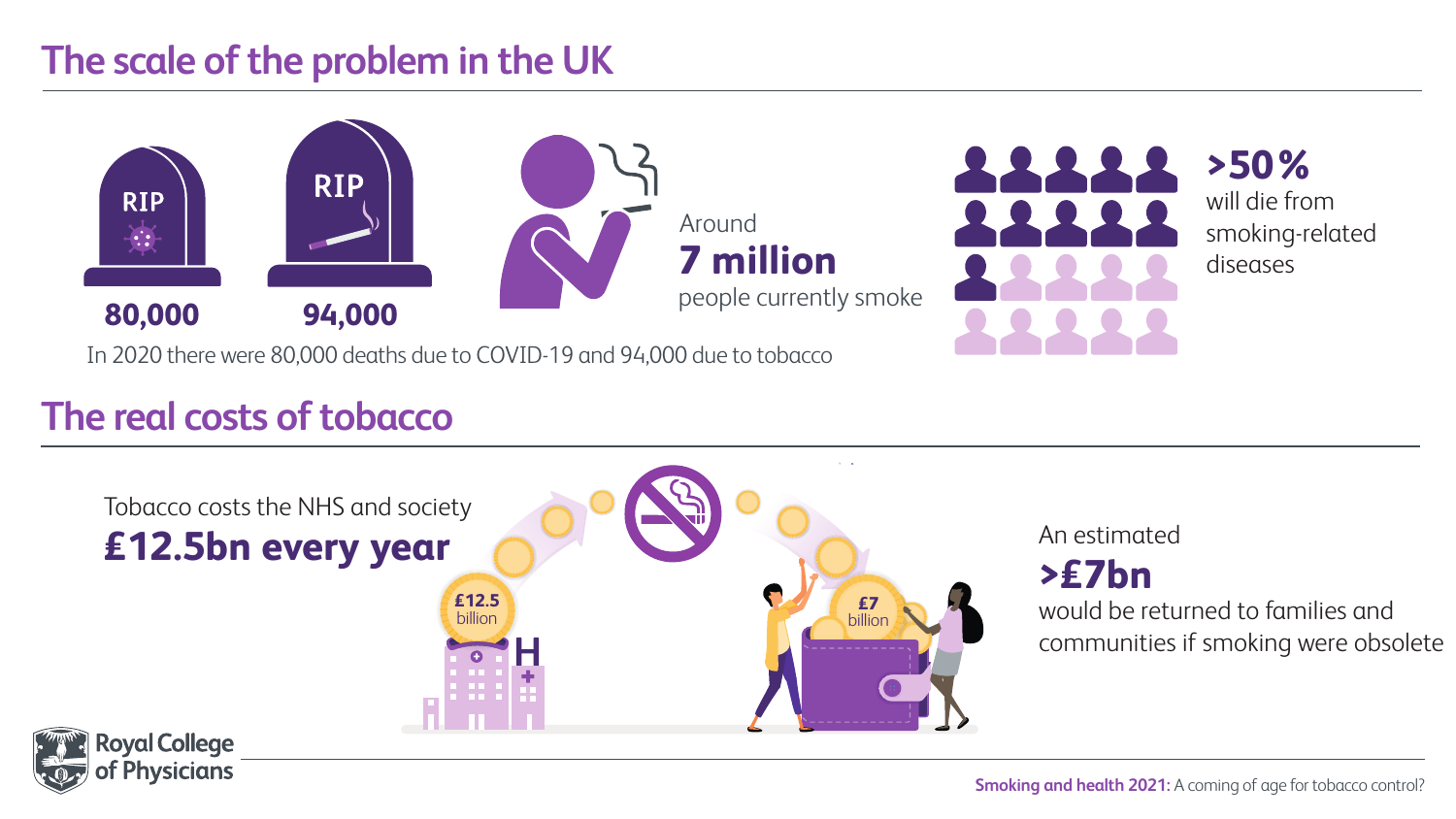#### **Smoking affects disadvantaged people more**



#### **Smoking uptake in children**

**Royal College Physicians** 



Most established smokers first took up smoking in **adolescence** 

Smoking among young people **is twice as common**

among those from disadvantaged backgrounds

5% of **15-year-olds**  smoke regularly in England, 7% in Scotland **5%** and 8% in Wales

**7%**

**8%**

**Smoking and health 2021:** A coming of age for tobacco control?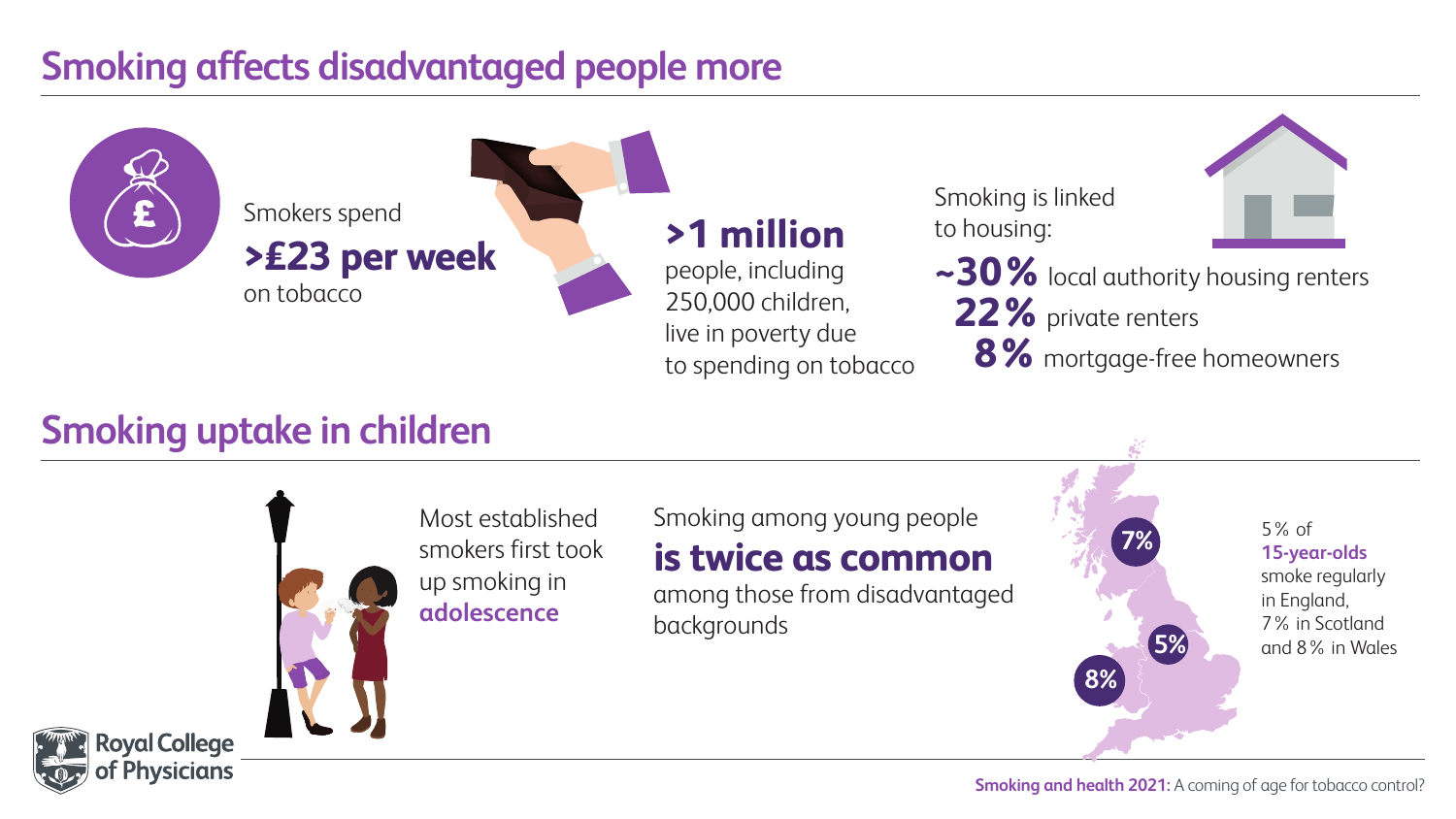#### **Campaigns and education**

Campaigns like Stoptober are highly effective but national spending in England on **anti-smoking campaigns** has fallen from **£23.38** million in 2008 to **£1.78** million in 2019



# **In 2019 STOP TOBER**

 is estimated to have initiated  **2.1 million**

 quit attempts between 2012 and 2019

### **Public space smoking restrictions**



**Physicians**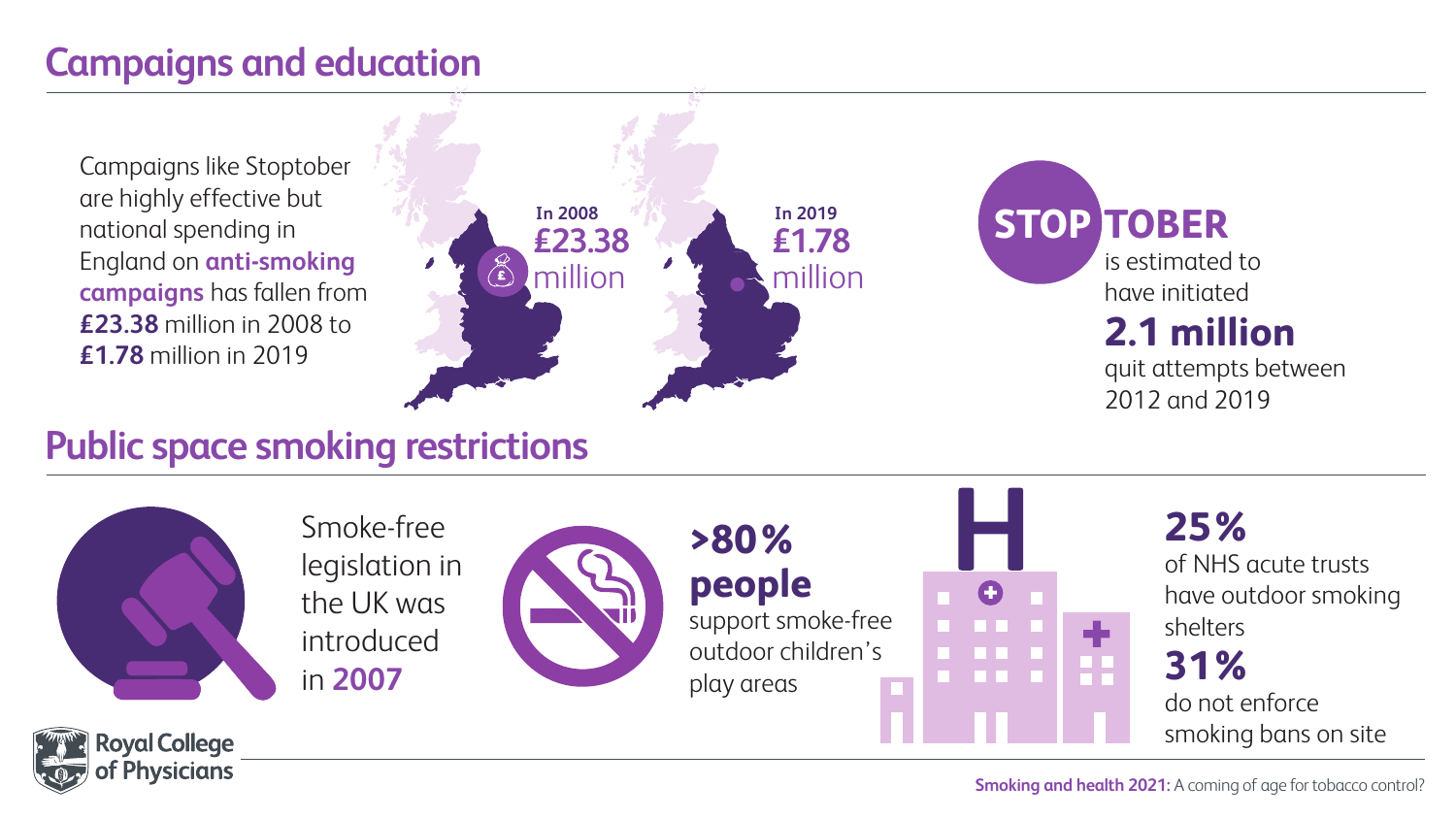## **Why treat tobacco addiction?**

**Quit attempts** have dropped



Smokers are **30% more likely** to be admitted to hospital than non-smokers

It shortens life for those with mental health conditions: **16 years for men, 12 years for women** 

People from LGBT communities are **1.4 times more likely** to smoke



- **>** Tobacco imagery in films, television, music videos, gaming and social media  **exposes young children** to millions of images of tobacco
- **>** The risk of smoking is increased by a ratio of **1:39 among young people** exposed to high levels of these images
- **>** The majority of tobacco imagery in popular UK films occurs in those **rated U, 12a or 15**